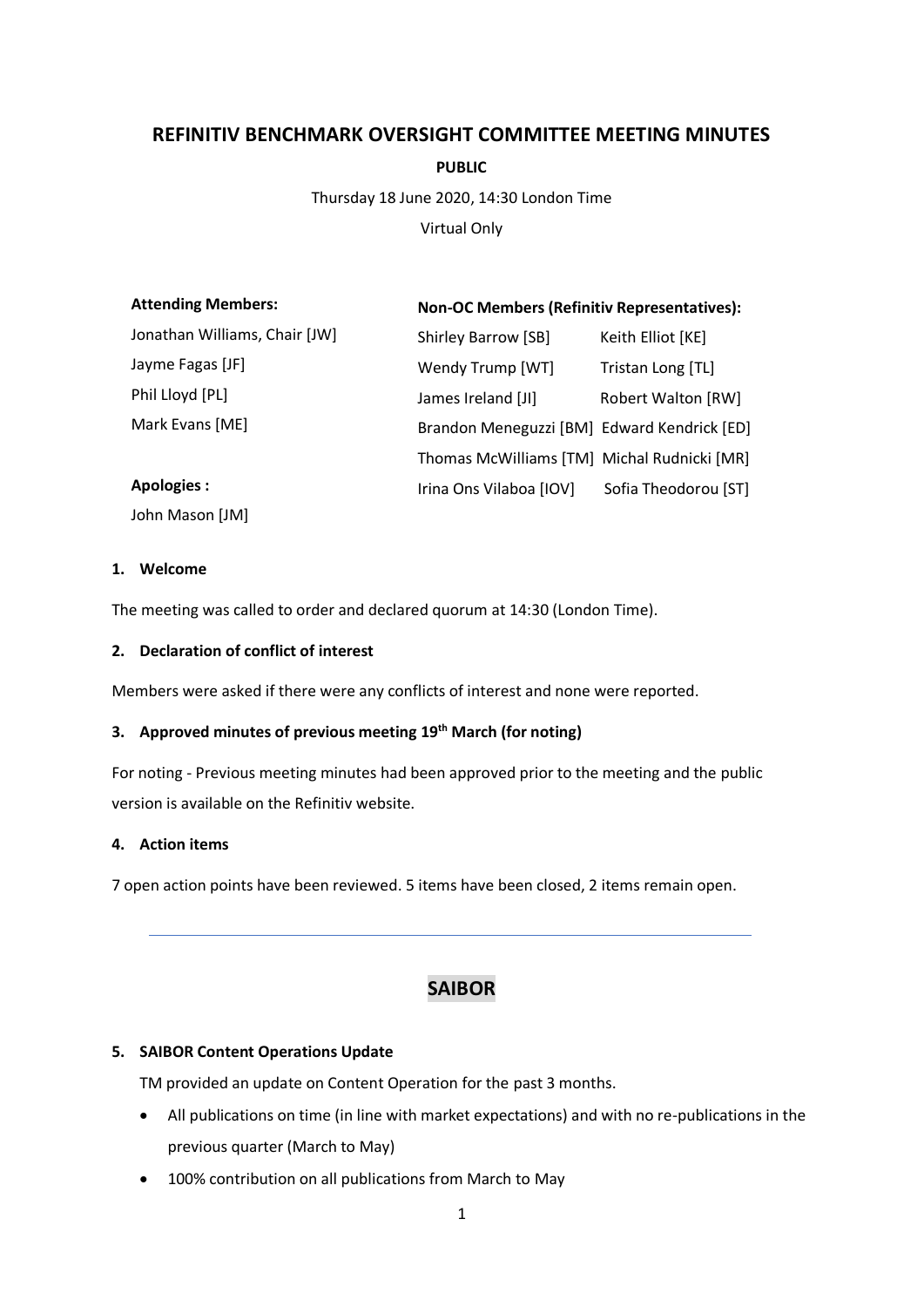• 16th March - Delayed publication (by 4 hours) until 12:00 GMT at SAMA's request, following the US Federal Reserve rate change on 15th March, which had a direct impact on SAIBOR submissions. All rates input by banks, no manual input by Refinitiv.

#### **6. SAIBOR Monitoring & Surveillance Update**

No material matters were identified, and all alerts were closed by Monitoring & Surveillance with no further action taken.

#### **7. SAIBOR Methodology Update**

No changes to the SAIBOR Methodology, but waiting for the feedback from the Chairman of the Advisory Group to check the timing of issuing the notice for the late submission timeline change.

# **Convertibles**

#### **8. Operations Update for Convertibles**

Index Management:

- The data limitation related to the EPS price queries has been addressed.
- The Automation of reporting is being built.
- A large increase was noted in the overall volume of queries related to the index constituents with a corresponding increase in the percentage of constituents with at least one query.
- An increase issuance has put additional stress on the team. Further automation request has been made to the Index Tech Team.

Content Operation.

• A summary of the operational issues and actions taken were provided.

#### **9. Methodology Update**

A wording change in the Methodology was proposed with regards to 'soft drop'. The materiality of the change and further approach will be discussed.

#### **10. Technology Update**

Update mentioned under section 8.1